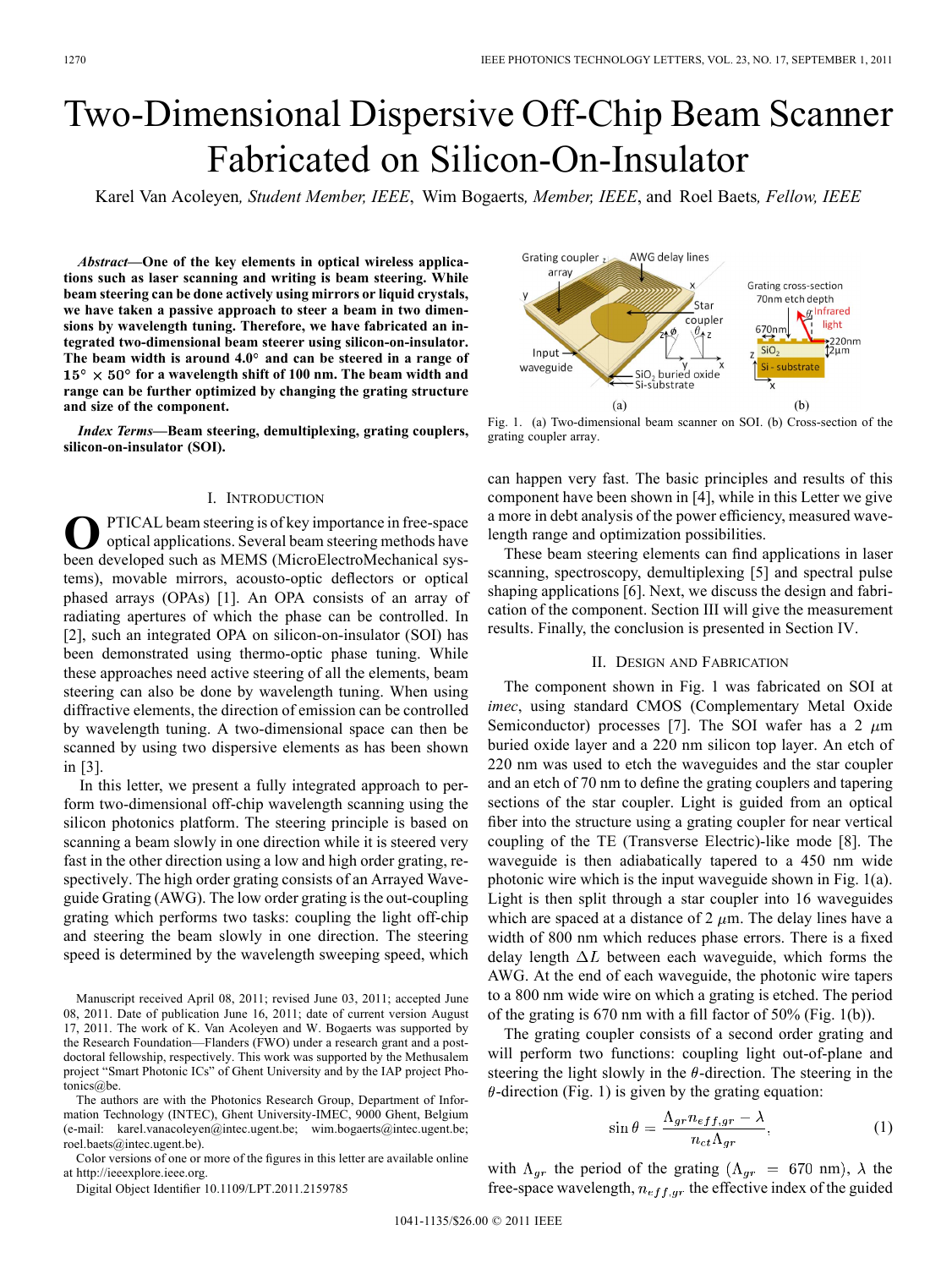mode in the grating area and  $n_{ct}$  the refractive index of the background which is air  $(n_{ct} = 1)$  in this case. The steering speed is given by

$$
\frac{d\theta}{d\lambda} \approx \frac{d\sin\theta}{d\lambda} = \frac{dn_{eff,gr}}{d\lambda} - \frac{1}{\Lambda_{gr}},\tag{2}
$$

where the approximation is valid when the angle  $\theta$  is relatively small. There is also an important dispersion factor  $dn_{eff,qr}/d\lambda$ . Whereas material dispersion is relatively weak for the wavelength range considered here, the waveguide dispersion has a significant influence due to the extremely high confinement in the small photonic wires. This dispersion factor is about  $-8.9 \times$  $10^{-4}$ /nm for a 70 nm deep etched grating in a 800 nm wide waveguide.

While the beam is scanned slowly in the  $\theta$ -direction, a fast steering is performed in the  $\phi$ -direction (Fig. 1(a)) due to the AWG. The grating couplers are placed in a  $N$ -array configuration with positions  $s_n = n\Lambda_y u_y$ , with  $\Lambda_y$  the spacing of the elements in the y-direction and  $n = 0...N - 1$ . The far field can be calculated by multiplication of the far field of one grating coupler with the array factor  $T$ :

$$
T = \sum_{n=0}^{N-1} A_n e^{-j\beta_n} e^{j\mathbf{k} \cdot \mathbf{s}_n}
$$
  
= 
$$
\sum_{n=0}^{N-1} A_n e^{-j\beta_n} e^{j k_0 [n \Lambda_y \sin \phi]},
$$
 (3)

where  $\beta_n$  is the phase delay between the elements, k is the wave vector (in air) with magnitude  $k_0$  and  $A_n$  is the amplitude of each element which is further assumed to be 1. The length difference  $\Delta L$  results in a phase delay of  $\beta_n = n_{eff} (2\pi/\lambda) n \Delta L$ , with  $n_{eff}$  the effective index of the fundamental TE-like mode. The array factor can then be calculated in closed form:

$$
T = e^{j[(k_0 \Lambda_y \sin \phi - k_0 n_{eff} \Delta L)(N-1)/2]} \times \frac{\sin \left(N \frac{k_0 \Lambda_y \sin \phi - k_0 n_{eff} \Delta L}{2}\right)}{\sin \left(\frac{k_0 \Lambda_y \sin \phi - k_0 n_{eff} \Delta L}{2}\right)}.
$$
 (4)

The array factor is maximum in the  $\phi$ -direction for

$$
\sin \phi = q \frac{\lambda}{\Lambda_y} + \frac{n_{eff} \Delta L}{\Lambda_y},\tag{5}
$$

with  $q$  an integer. Due to the delay lines, the absolute value of  $q$ will be large. The beams will shift at a rate of

$$
\frac{d\phi}{d\lambda} \approx \frac{d\sin\phi}{d\lambda} = \frac{q}{\Lambda_y} + \frac{dn_{eff}}{d\lambda} \frac{\Delta L}{\Lambda_y},\tag{6}
$$

where the angle  $\phi$  is assumed to be relatively small. Note that  $q$  will be negative so that the beam will shift in the negative  $\phi$ -direction for increasing wavelength. The effective index at  $\lambda = 1550$  nm for this wire is  $n_{eff} \approx 2.65$ . The change of  $n_{eff}$ with wavelength for a 800 nm wide wire is negative as well and is about  $-8.2 \times 10^{-4}$ /nm around  $\lambda = 1550$  nm. The waveguide dispersion is smaller in a wider waveguide. For comparison, the dispersion value is about  $-0.013/\text{nm}$  in a 450 nm wide wire. However, the factor  $\Delta L/\Lambda_y$  can become large so that the influence of dispersion cannot be neglected.

 $\overline{2}$  $\mathbf{1}$  $(b)$  $(a)$ 

Fig. 2. Far-field pattern of a beam steering component with an AWG of order 150 at different wavelengths: (a) 1549 nm, (b) 1550 nm.



Fig. 3. Cross-sectional plots of a beam steerer with an AWG of order 150 at a wavelength of 1549 and 1550 nm. (a) Along  $\theta$ , the shift is smaller than the measurement capabilities. (b) Along  $\phi$ , a shift of approximately 6.5° can be seen.

#### III. MEASUREMENT RESULTS AND DISCUSSION

A Fourier imaging setup was used to investigate the far field pattern of the components [9]. The far field is imaged onto the back-focal plane of a microscope objective (MO). In this plane, one point corresponds to a specific direction of emission. This plane is then brought back to the infrared camera by means of two lenses. The numerical aperture (NA) of the microscope objective determines the maximum direction of emission that is captured by the measurement setup. An MO with a NA of 0.5 was used meaning that the maximum angle with respect to the normal of the surface that can be measured is  $30^\circ$ .

Different wavelength scanners were fabricated and measured for a wavelength range of 100 nm. The only difference between the components is the order  $q$  of the AWG, which determines the steering speed in the  $\phi$ -direction given by (6). Fig. 2 shows the far field of a beam steering component with an AWG of order 150 at different wavelengths. While the beam width in the  $\theta$ -direction depends on the out-coupling strength of the grating which is wavelength dependent (Fig.  $5(a)$ ), the main reason why the beam profile becomes wider at wavelengths where  $\phi$  is large, is due to aberrations in the Fourier imaging setup for the extreme off-axis case. In Fig. 3 a cross-sectional plot of the measured far fields is given. The mean out-coupling angle is measured to be  $\theta_0 = 2.9^{\circ}$  at  $\lambda = 1550$  nm. The full-width-half-maximum (FWHM) beam width is  $3.5^{\circ} - 4.0^{\circ}$  in both the  $\theta$ - and  $\phi$ -direction. We can clearly see a very small shift in the  $\theta$ -direction (smaller than the measurement capabilities), while the beam shifts about 6.5 $\degree$  in the  $\phi$ -direction. The position of the beam for one of the fabricated components with an AWG of order 150 can be found in Fig. 4. The  $\theta$ -angle varies slowly while the  $\phi$ -angle varies quickly when changing the wavelength. At each jump, we focus on a different lobe emitted by the grating array. This lobe then shifts out of the measurement range until a new lobe appears. The steering speed given by (2) is measured to be  $d\theta/d\lambda \approx 0.148^{\circ}/\text{nm}$ . The steering speed in the  $\phi$ -direction given by (6) depends mainly on the order of the AWG and thus on the length difference  $\Delta L$ . The results are summarized in